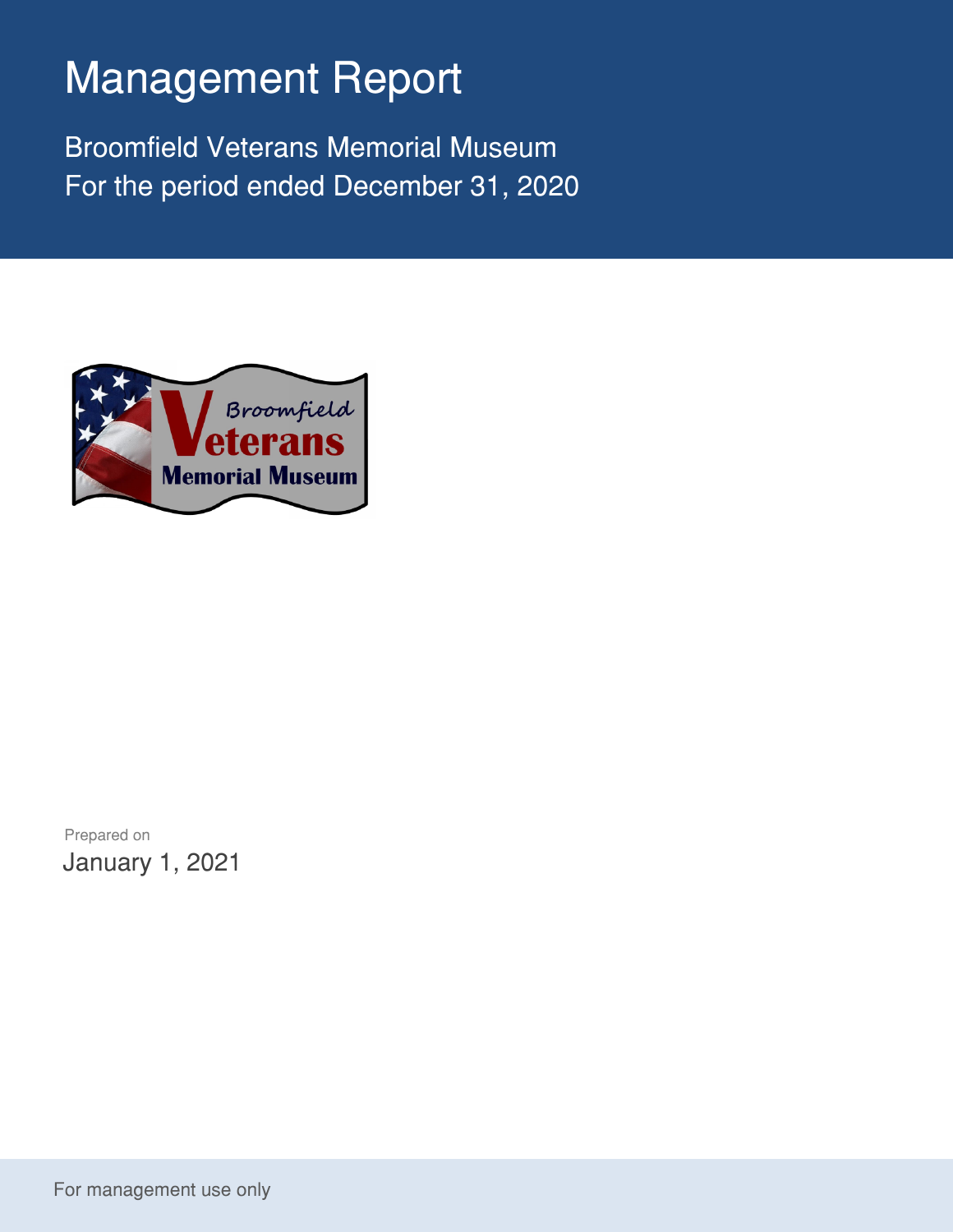## **Table of Contents**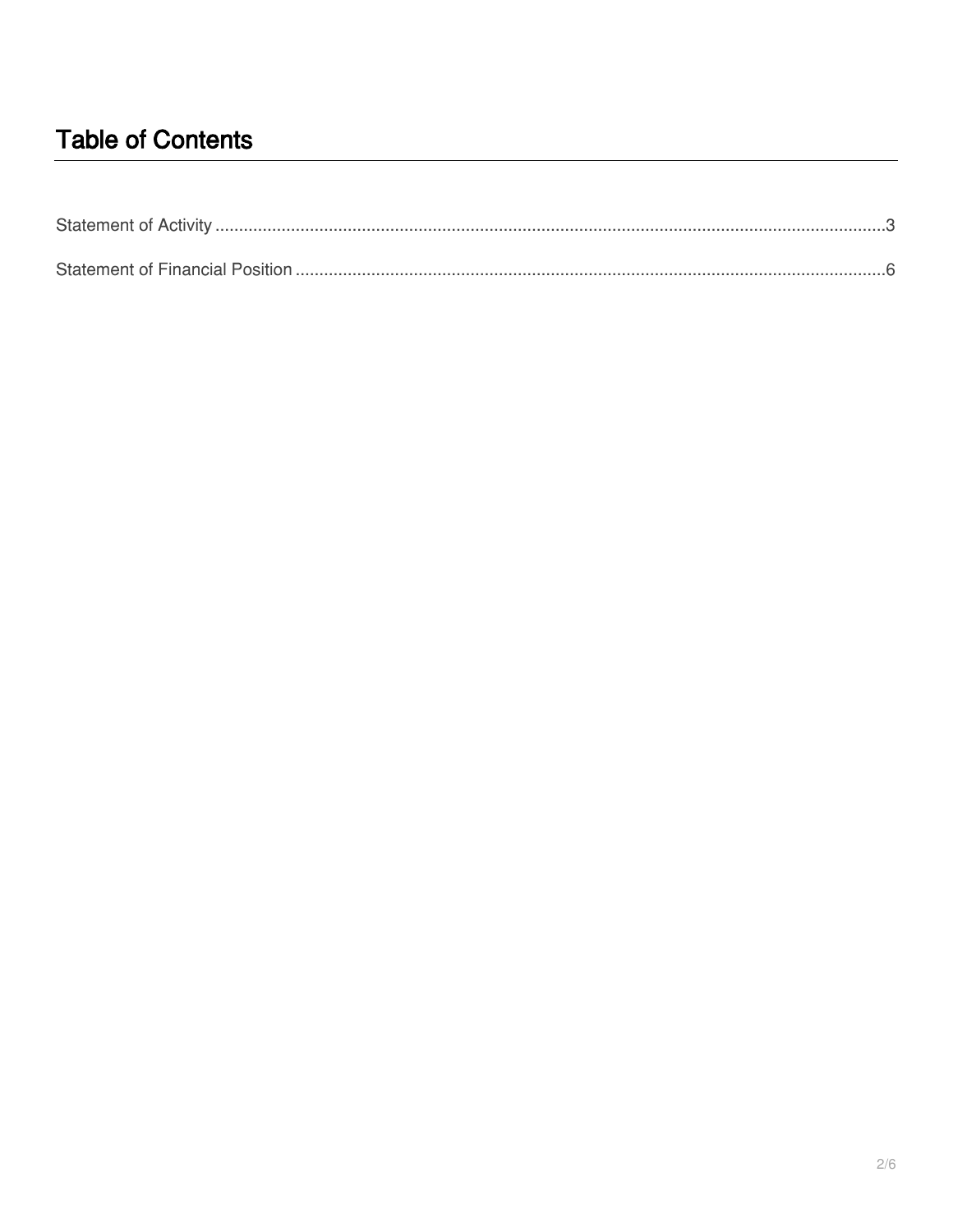## <span id="page-2-0"></span>**Statement of Activity**

January – December 2020

|                                      | <b>Total</b> |
|--------------------------------------|--------------|
| <b>REVENUE</b>                       |              |
| 4090 Interest Revenue                | 2.09         |
| 4100 Donations                       | 1,200.00     |
| 4110 Honor Board Donation            | 455.00       |
| 4115 Lock Box Donation               | 670.48       |
| 4120 General Donations               | 15,718.35    |
| 4125 BVMM Coin Donations             | 20.00        |
| 4140 Colorado Gives                  | 1,408.45     |
| 4150 In Memorium Donation            | 12,090.00    |
| 4155 Xcel Energy Matching Funds      | 1,000.00     |
| 4160 Bevity                          | 40.00        |
| <b>Total 4100 Donations</b>          | 32,602.28    |
| 4200 Program Donations               |              |
| 4225 Veterans Day Remembrance        | 272.00       |
| 4235 Reimbursements                  | 8.25         |
| 4245 C&C Programs                    | 55.00        |
| <b>Total 4200 Program Donations</b>  | 335.25       |
| 4300 Grant Revenues                  |              |
| 4310 Broomfield Community Foundation | 3,000.00     |
| 4340 Greenwood Fund                  | 981.00       |
| 4345 Rotary Club of Broomfield       | 3,500.00     |
| 4350 SCFD Grant                      | 6,260.00     |
| 4530 Community First Foundation      | 2,000.00     |
| <b>Total 4300 Grant Revenues</b>     | 15,741.00    |
| 4700 Museum Memberships              |              |
| 4710 Annual Member Dues              | 1,860.00     |
| 4720 Life Time Member Dues           | 1,700.00     |
| <b>Total 4700 Museum Memberships</b> | 3,560.00     |
| 4800 In Kind Donation                |              |
| 4810 Donated Facilities              | 81,336.00    |
| <b>Total 4800 In Kind Donation</b>   | 81,336.00    |
| <b>Total Revenue</b>                 | 133,576.62   |
| <b>GROSS PROFIT</b>                  | 133,576.62   |
| <b>EXPENDITURES</b>                  |              |
| 6000 Operations                      |              |
| 6010 State Registration              | 20.00        |
| 6015 Insurance Expense               | 1,865.00     |
| 6040 Communications & Marketing      |              |
| 6045 Advertising                     | 365.42       |
| 6050 Challenge Coins                 | 457.50       |
| 6060 Promotional Items               | 971.62       |
| 6065 Special Events                  | 300.00       |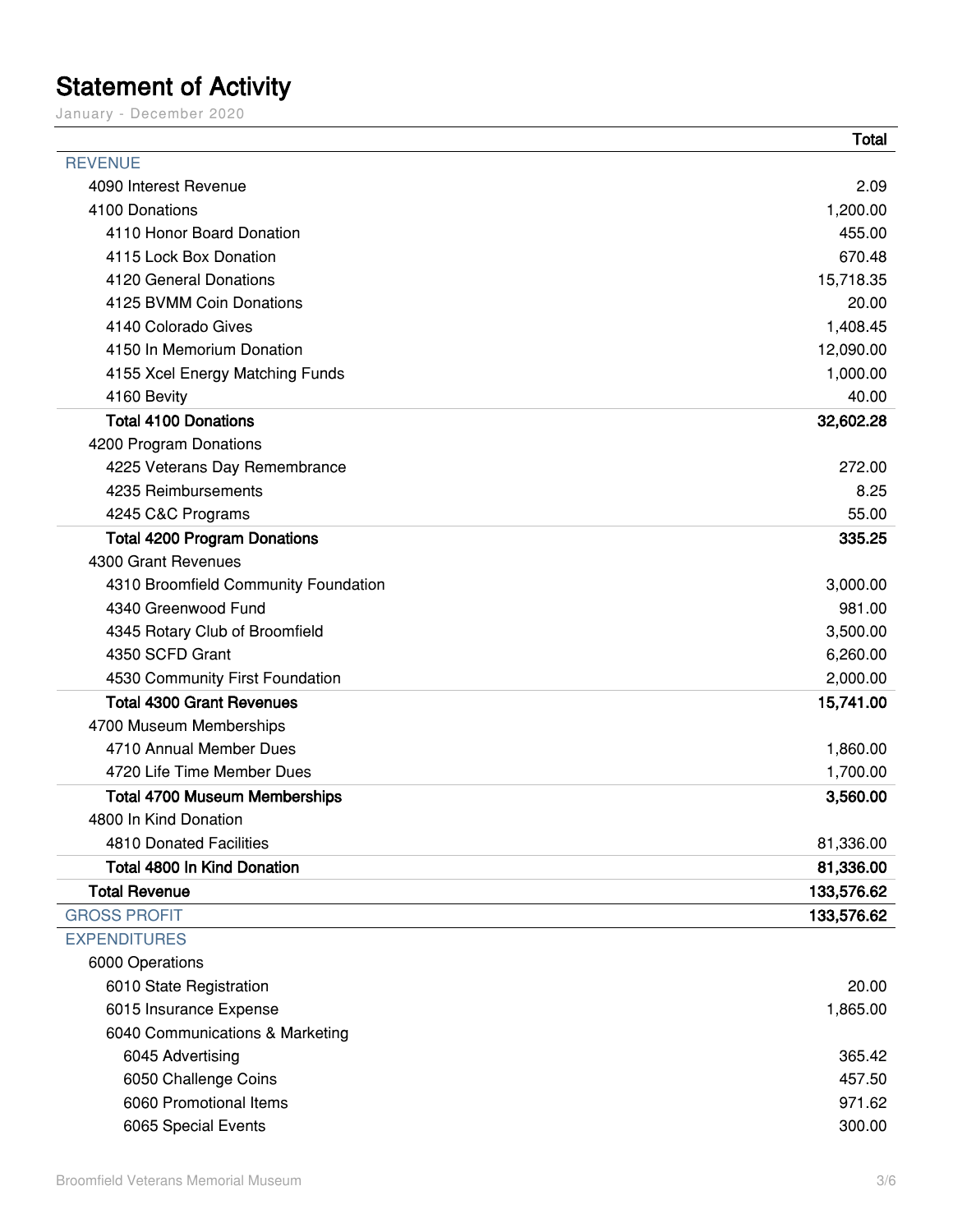|                                                  | <b>Total</b> |
|--------------------------------------------------|--------------|
| <b>Total 6040 Communications &amp; Marketing</b> | 2,094.54     |
| 6070 Copier Maintenance & Supplies               | 105.57       |
| 6080 Equip Purchase & Maintenance                |              |
| 6090 Sound Equipment                             | 233.85       |
| Total 6080 Equip Purchase & Maintenance          | 233.85       |
| 6130 Office Expense                              | 277.64       |
| 6140 Office Supplies                             | 676.14       |
| 6150 Printing, Stationary & Pub                  | 247.75       |
| 6160 Postage                                     | 90.48        |
| 6180 Board of Directors                          |              |
| 6185 Association Dues & Subscription             | 300.00       |
| <b>Total 6180 Board of Directors</b>             | 300.00       |
| 6195 Security System                             | 180.00       |
| 6210 Refreshment Supplies                        | 130.12       |
| 6215 Volunteer Expenses                          | 86.86        |
| 6220 Collections                                 |              |
| 6225 Education Service Support                   | 1,735.00     |
| 6235 Artifact Reference Materials                | 449.82       |
| 6245 Archival/Collection Supplies                | 2,287.29     |
| 6250 Curator                                     | 15,318.75    |
| 6255 Education Program Materials                 | 161.39       |
| <b>Total 6220 Collections</b>                    | 19,952.25    |
| 6260 Gift Expenses                               | 312.00       |
| 6265 Information Systems                         |              |
| 6270 Website Maintenance and Support             | 35.88        |
| 6275 Computer Software                           | 212.14       |
| 6285 Telephone, Internet, Cable                  | 1,606.77     |
| <b>Total 6265 Information Systems</b>            | 1,854.79     |
| <b>Total 6000 Operations</b>                     | 28,426.99    |
| 6300 Donated Facilities Expense                  | 81,336.00    |
| 6305 Exhibit Expenses                            |              |
| 6315 Accessories                                 | 2,124.22     |
| 6325 Exhibit Preparation                         | 1,543.12     |
| 6330 Mannequins                                  | 926.27       |
| 6335 Signage                                     | 2,859.94     |
| <b>Total 6305 Exhibit Expenses</b>               | 7,453.55     |
| 6340 Membership Expenses                         | 265.16       |
| 6345 Program Expenses                            |              |
| 6360 Coffee and Conversation                     | 48.76        |
| 6390 Veterans Day                                | 514.50       |
| <b>Total 6345 Program Expenses</b>               | 563.26       |
| 6395 Purchases                                   |              |
| 6400 Coffee and Conversation (deleted)           | 9.48         |
| 6403 Refreshments (deleted)                      | 60.09        |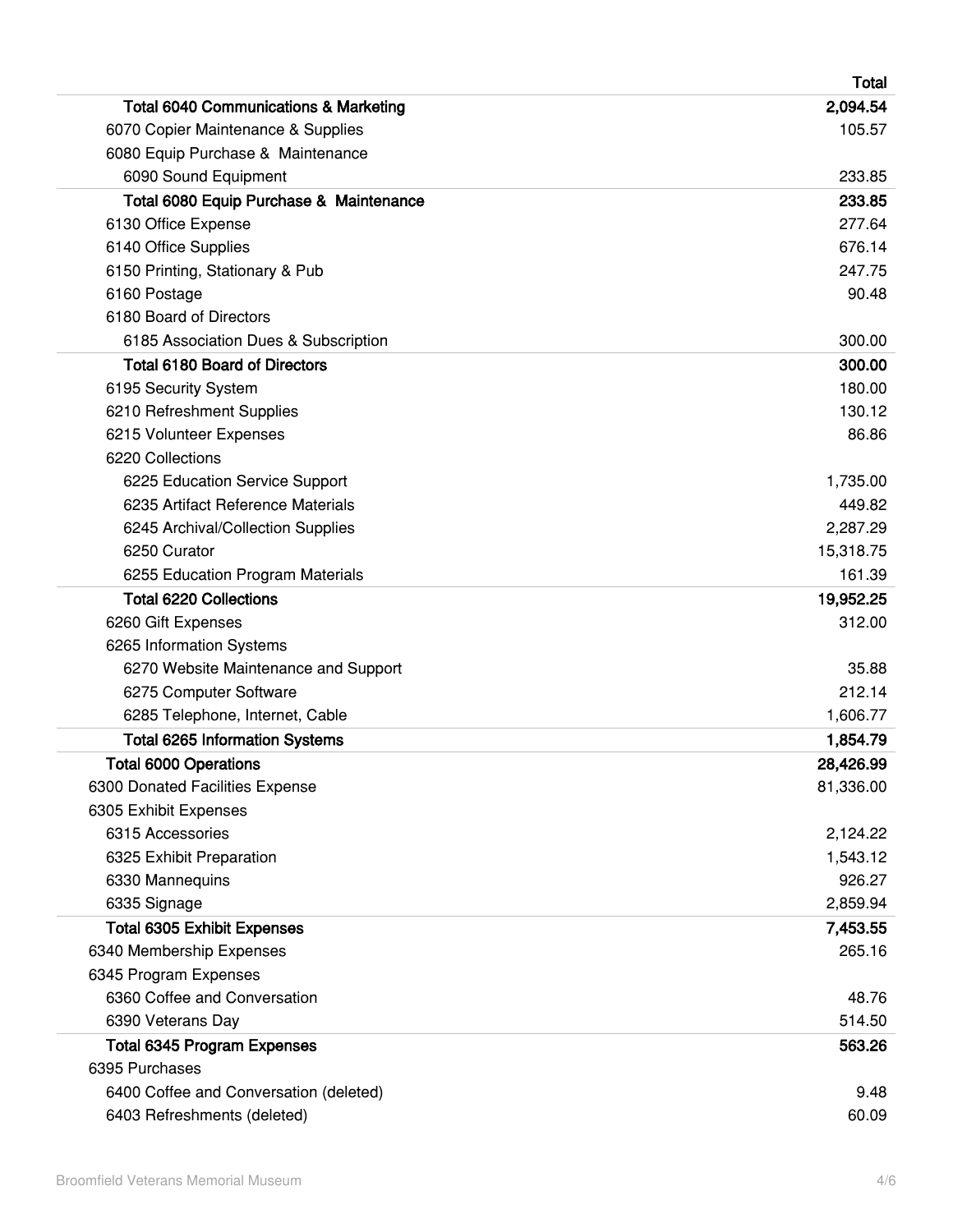|                                                | <b>Total</b> |
|------------------------------------------------|--------------|
| 6405 Office/General Administrative E (deleted) | 27.51        |
| <b>Total 6395 Purchases</b>                    | 97.08        |
| <b>Volunteer Expensesl</b>                     | 39.00        |
| <b>Total Expenditures</b>                      | 118,181.04   |
| <b>NET OPERATING REVENUE</b>                   | 15,395.58    |
| <b>OTHER REVENUE</b>                           |              |
| 8000 Davenport Foundation                      | 4,550.00     |
| <b>Total Other Revenue</b>                     | 4,550.00     |
| <b>OTHER EXPENDITURES</b>                      |              |
| 8010 Davenport Fund - Restricted               | 1,000.00     |
| <b>Total Other Expenditures</b>                | 1,000.00     |
| <b>NET OTHER REVENUE</b>                       | 3,550.00     |
| <b>NET REVENUE</b>                             | \$18,945.58  |